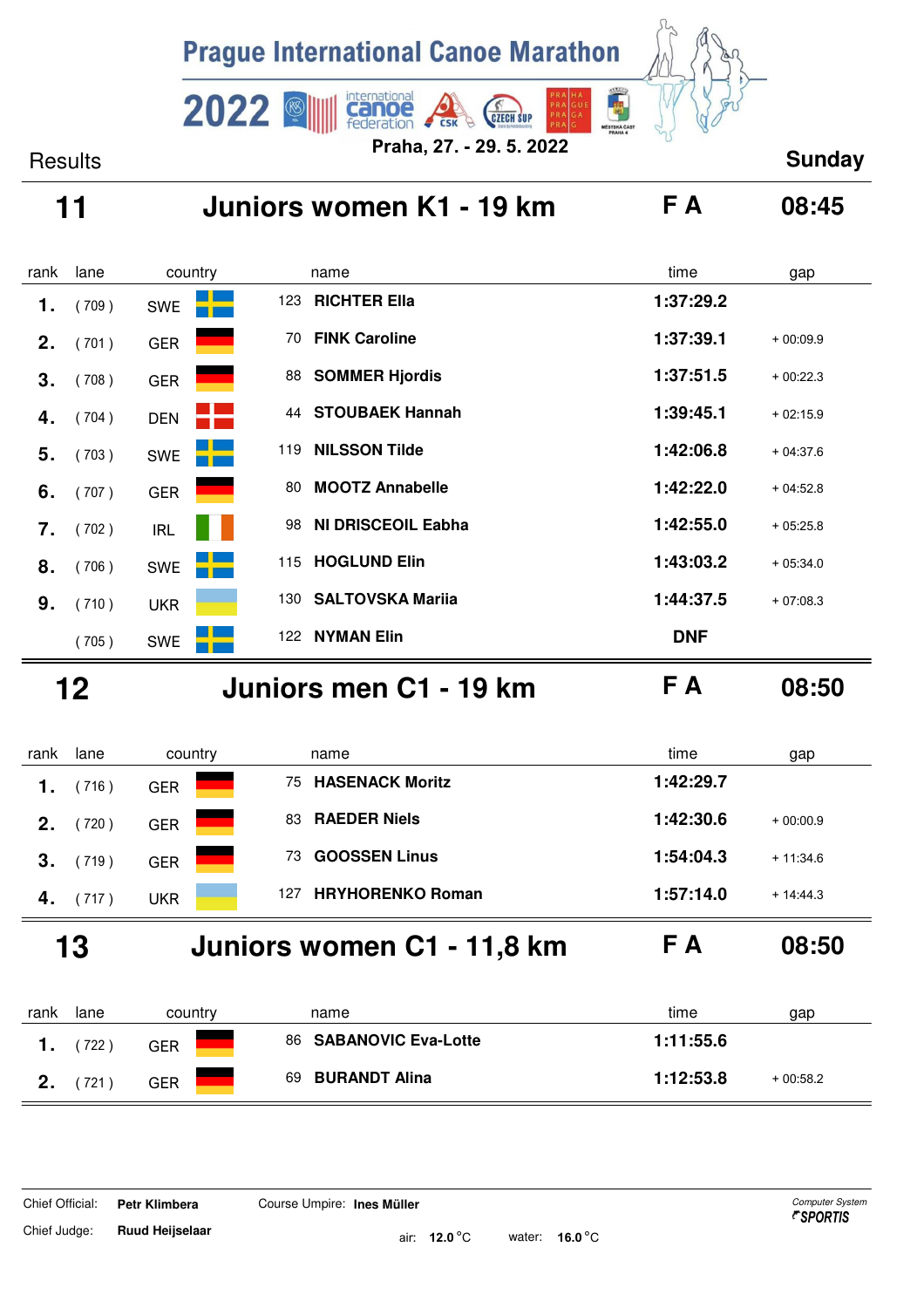

Results **Sunday Praha, 27. - 29. 5. 2022**

## **14 Juniors men K1 - 22,6 km F A 11:00**

| rank | lane  | country                 |     | name                            | time       | gap        |
|------|-------|-------------------------|-----|---------------------------------|------------|------------|
| 1.   | (745) | <b>CZE</b>              | 16  | <b>JAHODA Filip</b>             | 1:45:57.5  |            |
| 2.   | (727) | $\bullet$<br><b>POR</b> | 105 | <b>DOS SANTOS Francisco</b>     | 1:45:59.1  | $+00:01.6$ |
| 3.   | (743) | <b>IRL</b>              | 94  | <b>DONNELLAN Paul</b>           | 1:47:27.1  | $+01:29.6$ |
| 4.   | (726) | <b>GER</b>              | 87  | <b>SCHLENSOG Tim</b>            | 1:47:28.6  | $+01:31.1$ |
| 5.   | (738) | <b>DEN</b>              | 36  | <b>HINGE Anton</b>              | 1:48:42.0  | $+02:44.5$ |
| 6.   | (735) | <b>AUT</b>              | 5   | <b>GNIGLER Maximilian</b>       | 1:48:42.9  | $+02:45.4$ |
| 7.   | (741) | <b>IRL</b>              | 97  | <b>HIGGINS Ben Callum</b>       | 1:48:51.5  | $+02:54.0$ |
| 8.   | (731) | <b>CZE</b>              | 29  | <b>VECER Karel</b>              | 1:48:53.6  | $+02:56.1$ |
| 9.   | (742) | SWE                     | 117 | <b>JOSEFSSON SAMMELI Philip</b> | 1:49:36.3  | $+03:38.8$ |
| 10.  | (739) | <b>IRL</b>              | 96  | <b>HARRIS Finn</b>              | 1:50:11.3  | $+04:13.8$ |
| 11.  | (740) | <b>AUT</b>              | 7   | <b>KRONHEIM Konstantin</b>      | 1:52:02.3  | $+06:04.8$ |
| 12.  | (746) | <b>UKR</b>              | 125 | <b>BAKLAN Matvii</b>            | 1:52:03.8  | $+06:06.3$ |
| 13.  | (736) | <b>CZE</b>              | 13  | <b>DEDIC Stanislav</b>          | 1:52:07.3  | $+06:09.8$ |
| 14.  | (730) | <b>NED</b>              | 102 | <b>TE LINDE Rik</b>             | 1:52:48.8  | $+06:51.3$ |
| 15.  | (728) | <b>SWE</b>              | 120 | <b>NILVEUS OLOFSSON Axel</b>    | 1:53:36.4  | $+07:38.9$ |
| 16.  | (732) | <b>DEN</b>              | 33  | <b>DYRVIG Anders</b>            | 1:53:40.8  | $+07:43.3$ |
| 17.  | (729) | <b>SWE</b>              | 121 | <b>NORDENSKIOLD Axel</b>        | 1:54:18.9  | $+08:21.4$ |
| 18.  | (734) | <b>UKR</b>              | 129 | <b>MYKHAILENKO Dmytro</b>       | 1:54:53.2  | $+08:55.7$ |
| 19.  | (733) | <b>NED</b>              | 99  | <b>KUYPER Sietse</b>            | 1:59:56.2  | $+13:58.7$ |
| 20.  | (737) | <b>NED</b>              | 101 | <b>METSELAAR Sipko</b>          | 2:06:49.2  | $+20:51.7$ |
|      | (744) | <b>GER</b>              |     | 74 GOTZL Maximilian             | <b>DNS</b> |            |
|      | (747) | <b>UKR</b>              | 133 | <b>MOTORNYI Volodymyr</b>       | <b>DNF</b> |            |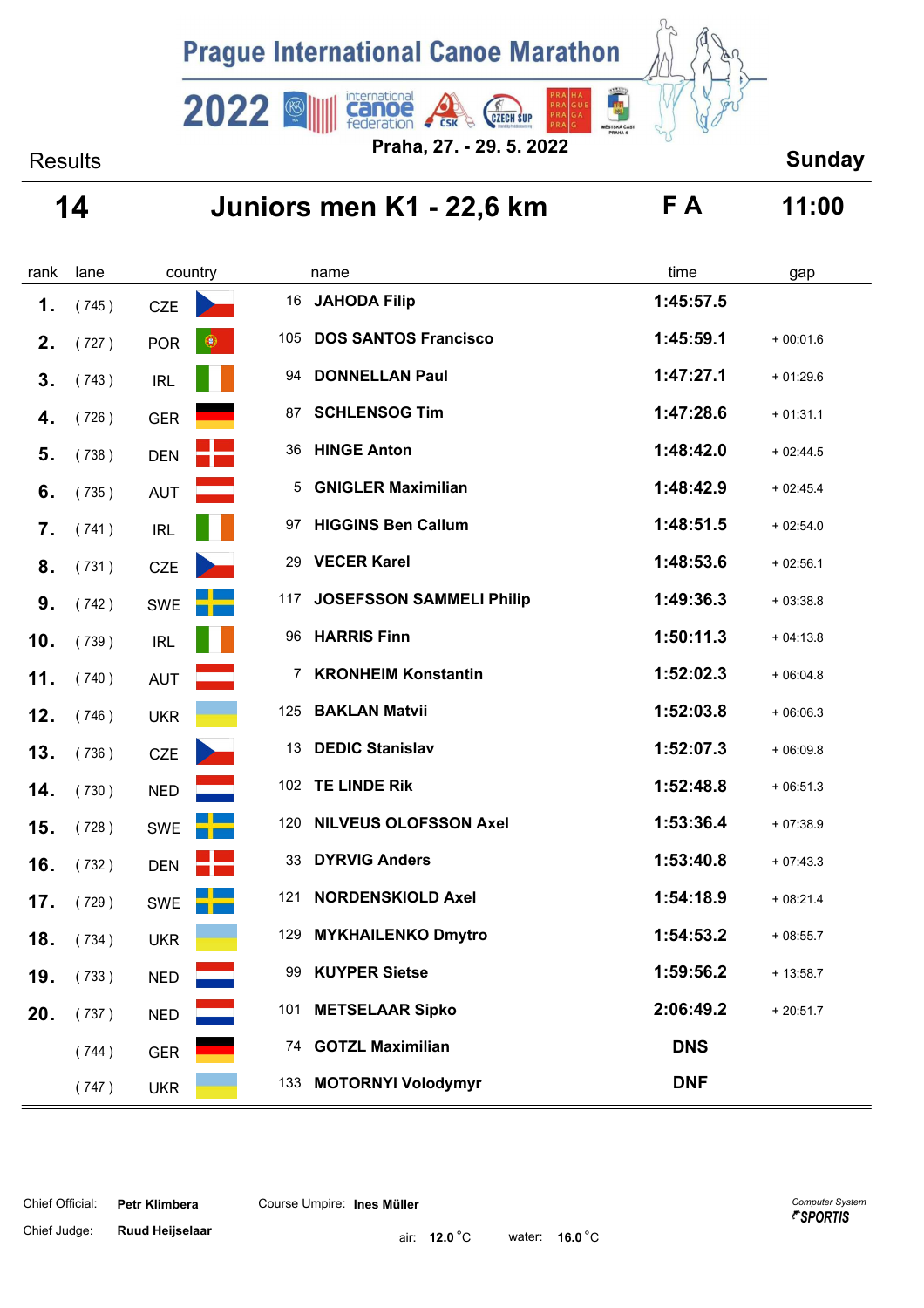

| rank | lane | country    | name                           | time<br>gap             |
|------|------|------------|--------------------------------|-------------------------|
| 1.   | 502) | <b>UKR</b> | 124 BABAK Liudmyla             | 1:29:13.2               |
| 2.   | 504) | <b>UKR</b> | 134 BEZNIUK Kateryna           | 1:34:14.0<br>$+05:00.8$ |
| 3.   | 501) | <b>GER</b> | <b>HEINE Laila</b><br>76       | 1:36:28.8<br>$+07:15.6$ |
| 4.   | 503) | <b>CZE</b> | <b>KOPANICOVA Eliska</b><br>20 | 1:37:52.8<br>$+08:39.6$ |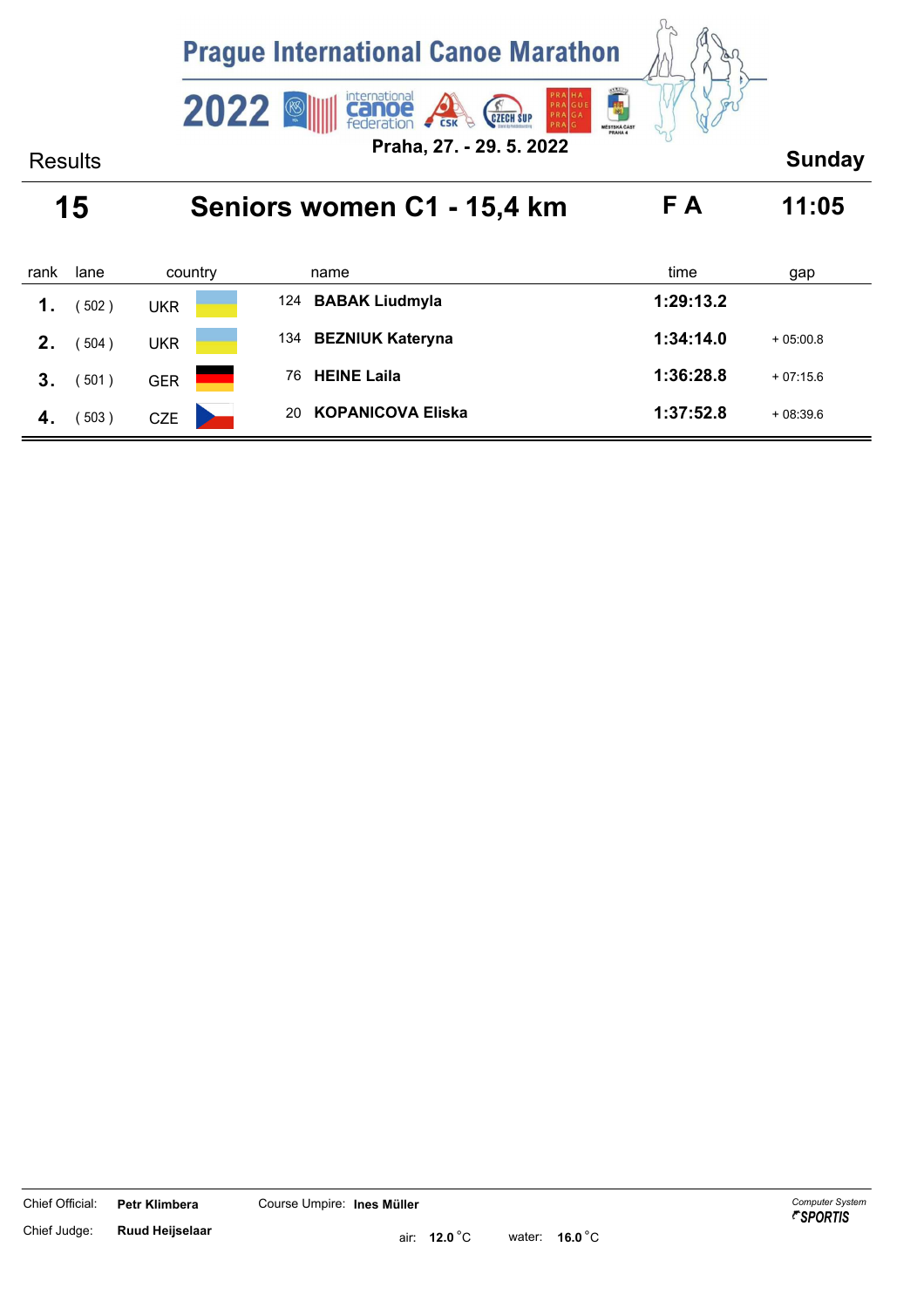

Results **Sunday Praha, 27. - 29. 5. 2022**

# **16 Seniors women K1 - 26,2 km F A 13:00**

| rank | lane  | country                     |     | name                               | time       | gap        |
|------|-------|-----------------------------|-----|------------------------------------|------------|------------|
| 1.   | (519) | <b>HUN</b>                  | 91  | <b>KISZLI Vanda</b>                | 2:06:12.3  |            |
| 2.   | (529) | <b>DEN</b>                  | 37  | <b>HOSTRUP Pernille Kuijers</b>    | 2:07:14.3  | $+01:02.0$ |
| 3.   | (518) | $\geq$<br><b>RSA</b>        | 111 | <b>HARTLEY Bridgitte</b>           | 2:09:41.9  | $+03:29.6$ |
| 4.   | (520) | <b>DEN</b>                  | 47  | <b>WINTHER Anne-Sofie</b>          | 2:11:25.6  | $+05:13.3$ |
| 5.   | (512) | <b>AUT</b>                  | 6   | <b>HEPP Cornelia</b>               | 2:11:42.1  | $+05:29.8$ |
| 6.   | (531) | $\bullet$<br><b>POR</b>     | 109 | <b>REGO GOMES Maria</b>            | 2:12:59.8  | $+06:47.5$ |
| 7.   | (522) | <b>CZE</b>                  | 23  | <b>MILOVA Katerina</b>             | 2:13:12.8  | $+07:00.5$ |
| 8.   | (514) | <b>NK</b><br><b>GBR</b>     | 63  | <b>FREEMAN Anoushka</b>            | 2:14:25.1  | $+08:12.8$ |
| 9.   | (515) | $\frac{N}{N}$<br><b>GBR</b> | 68  | <b>SOLWAY Rebekah</b>              | 2:14:26.2  | $+08:13.9$ |
| 10.  | (532) | <b>DEN</b>                  | 32  | <b>BLOMGREN-HANSEN Sophie</b>      | 2:14:43.5  | $+08:31.2$ |
| 11.  | (517) | <b>NED</b>                  | 100 | <b>LATENSTEIN VAN VOORS Odette</b> | 2:14:44.8  | $+08:32.5$ |
| 12.  | (513) | $\frac{N}{N}$<br><b>GBR</b> | 59  | <b>BROOKES Katie</b>               | 2:15:16.5  | $+09:04.2$ |
| 13.  | (525) | <b>GER</b>                  | 79  | <b>LUDA Ardis</b>                  | 2:15:19.8  | $+09:07.5$ |
| 14.  | (530) | <b>ESP</b><br>靈             | 49  | <b>REMIS CUEVA Celia</b>           | 2:17:06.5  | $+10:54.2$ |
| 15.  | (528) | $\frac{N}{N}$<br><b>GBR</b> | 66  | <b>PETERS Freya</b>                | 2:17:10.2  | $+10:57.9$ |
| 16.  | (511) | <b>DEN</b>                  | 43  | <b>ROHDE Kristine</b>              | 2:18:27.7  | $+12:15.4$ |
| 17.  | (523) | <b>GER</b>                  | 72  | <b>GERWIN Neele</b>                | 2:19:34.0  | $+13:21.7$ |
| 18.  | (526) | <b>FRA</b>                  | 50  | <b>BOISNARD Lou</b>                | 2:22:13.1  | $+16:00.8$ |
|      | (516) | <b>SWE</b>                  |     | 116 JOHANSSON Johanna              | <b>DNF</b> |            |
|      | (521) | <b>FRA</b>                  |     | 55 KESSLER Amelie                  | <b>DNF</b> |            |
|      | (524) | $\frac{N}{N}$<br><b>GBR</b> | 61  | <b>DUFFIELD Florence</b>           | <b>DNF</b> |            |
|      | (527) | <b>GER</b>                  |     | 85 RUBEL Jil                       | <b>DNF</b> |            |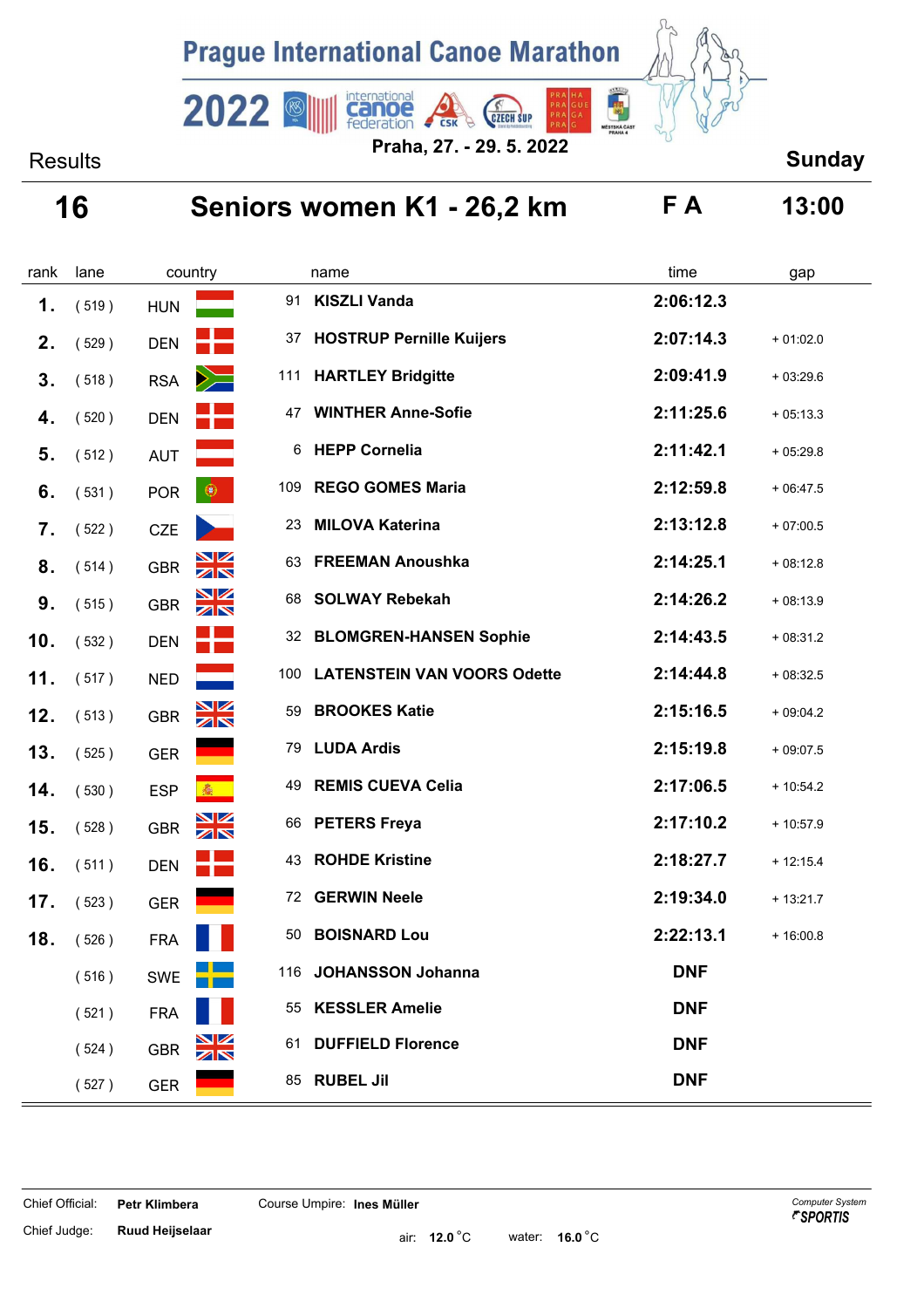

### **17 Seniors men C1 - 26,2 km F A 13:05**

| rank           | lane  | country                 | name                          | time<br>gap             |  |
|----------------|-------|-------------------------|-------------------------------|-------------------------|--|
| 1.             | 544)  | <b>HUN</b>              | <b>HORVATH Marton</b><br>90   | 2:13:14.9               |  |
| 2 <sub>1</sub> | 543)  | $\bullet$<br><b>POR</b> | <b>MACIEL Sergio</b><br>107   | 2:13:18.8<br>$+00:03.9$ |  |
| 3.             | (541) | <b>CZE</b>              | <b>BREZINA Jakub</b><br>11    | 2:17:16.6<br>$+04:01.7$ |  |
| 4.             | (547) | <b>GER</b>              | <b>KRAUTLOHER Simon</b><br>78 | 2:19:36.6<br>$+06:21.7$ |  |
| 5.             | (542) | <b>CZE</b>              | <b>DLOUHY Jan</b><br>15       | 2:21:23.5<br>$+08:08.6$ |  |
| 6.             | 546)  | <b>CZE</b>              | <b>MARES Vojtech</b><br>22    | 2:23:02.0<br>$+09:47.1$ |  |
| 7.             | 545)  | <b>CZE</b>              | <b>DLOUHY Vojtech</b><br>14   | 2:26:48.8<br>$+13:33.9$ |  |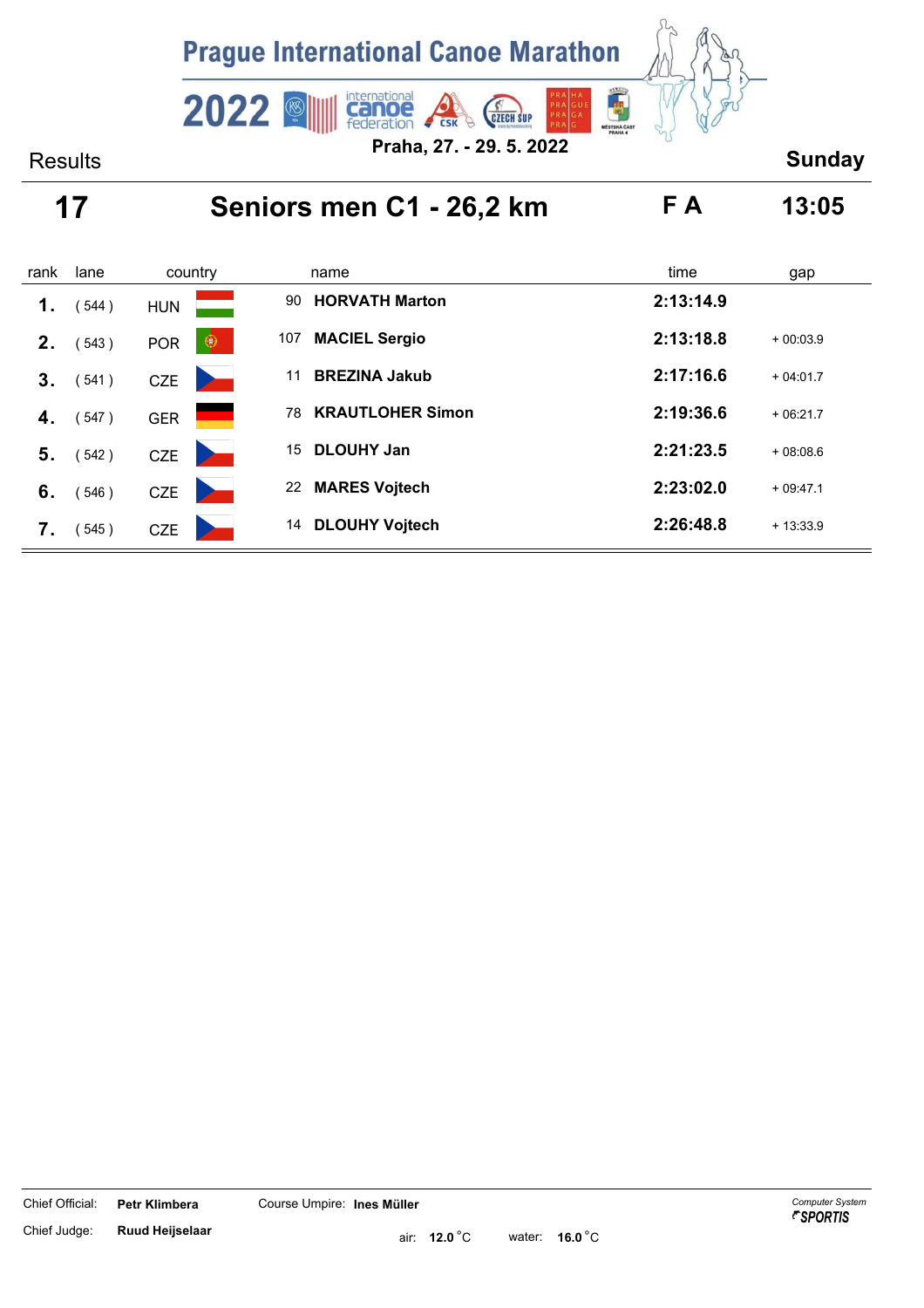

## **18 Seniors men K1 - 29,8 km F A 15:25**

| rank | lane  | country    |                           | name                           | time      | gap        |
|------|-------|------------|---------------------------|--------------------------------|-----------|------------|
| 1.   | (575) | <b>DEN</b> | 41                        | <b>PEDERSEN Mads Brandt</b>    | 2:07:51.3 |            |
| 2.   | (578) | <b>POR</b> | 108<br>$\circledast$      | <b>RAMALHO Jose</b>            | 2:09:52.7 | $+02:01.4$ |
| 3.   | (576) | <b>DEN</b> | 45                        | <b>THOMSEN Nikolai Gutjahr</b> | 2:10:43.2 | $+02:51.9$ |
| 4.   | (588) | <b>DEN</b> | 39                        | <b>KNUDSEN Philip</b>          | 2:11:12.1 | $+03:20.8$ |
| 5.   | (573) | <b>FRA</b> | 51                        | <b>BOULANGER Stephane</b>      | 2:12:02.1 | $+04:10.8$ |
| 6.   | (579) | <b>FRA</b> | 52                        | <b>CANDY Jeremy</b>            | 2:12:04.1 | $+04:12.8$ |
| 7.   | (577) | <b>FRA</b> | 58                        | <b>URBAN Quentin</b>           | 2:12:06.2 | $+04:14.9$ |
| 8.   | (597) | <b>POR</b> | 106<br>$\circledcirc$     | <b>FARIA Alfredo</b>           | 2:12:10.7 | $+04:19.4$ |
| 9.   | (580) | <b>GER</b> | 82                        | <b>PAUFLER Nico</b>            | 2:13:33.3 | $+05:42.0$ |
| 10.  | (574) | <b>NOR</b> | 104                       | <b>VOLD Eivind</b>             | 2:13:38.3 | $+05:47.0$ |
| 11.  | (602) | <b>AUS</b> | $\frac{1}{\sqrt{2}}$<br>2 | <b>KIPPIN Josh</b>             | 2:13:43.5 | $+05:52.2$ |
| 12.  | (569) | <b>HUN</b> | 92                        | <b>MATHE Krisztian</b>         | 2:13:50.4 | $+05:59.1$ |
| 13.  | (567) | GER        | 81                        | <b>PAUFLER Marcel</b>          | 2:15:18.1 | $+07:26.8$ |
| 14.  | (594) | <b>GER</b> | 71                        | <b>GEBHARDT Claas</b>          | 2:15:21.4 | $+07:30.1$ |
| 15.  | (590) | <b>HUN</b> | 93                        | <b>PELI Zalan</b>              | 2:16:13.8 | $+08:22.5$ |
| 16.  | (593) | <b>DEN</b> | 48                        | <b>WINTHER Nicolai</b>         | 2:16:53.6 | $+09:02.3$ |
| 17.  | (601) | <b>GBR</b> | <b>NK</b><br>64           | <b>MCINTYRE Alexander</b>      | 2:16:56.2 | $+09:04.9$ |
| 18.  | (587) | <b>DEN</b> | 46                        | <b>VEDEL Johan Oscar Dam</b>   | 2:16:59.7 | $+09:08.4$ |
| 19.  | (556) | <b>SWE</b> |                           | 114 BRODEN Karl                | 2:17:10.7 | $+09:19.4$ |
| 20.  | (558) | <b>BEL</b> |                           | 8 COX Daan                     | 2:18:18.5 | $+10:27.2$ |
| 21.  | (570) | CZE        |                           | 10 ADAM Jakub                  | 2:18:19.2 | $+10:27.9$ |
| 22.  | (599) | <b>CZE</b> | 24                        | <b>MOJZISEK Petr</b>           | 2:18:34.1 | $+10:42.8$ |
| 23.  | (572) | <b>FRA</b> |                           | 54 GENIESSE Beaudoin           | 2:19:04.9 | $+11:13.6$ |

Chief Judge: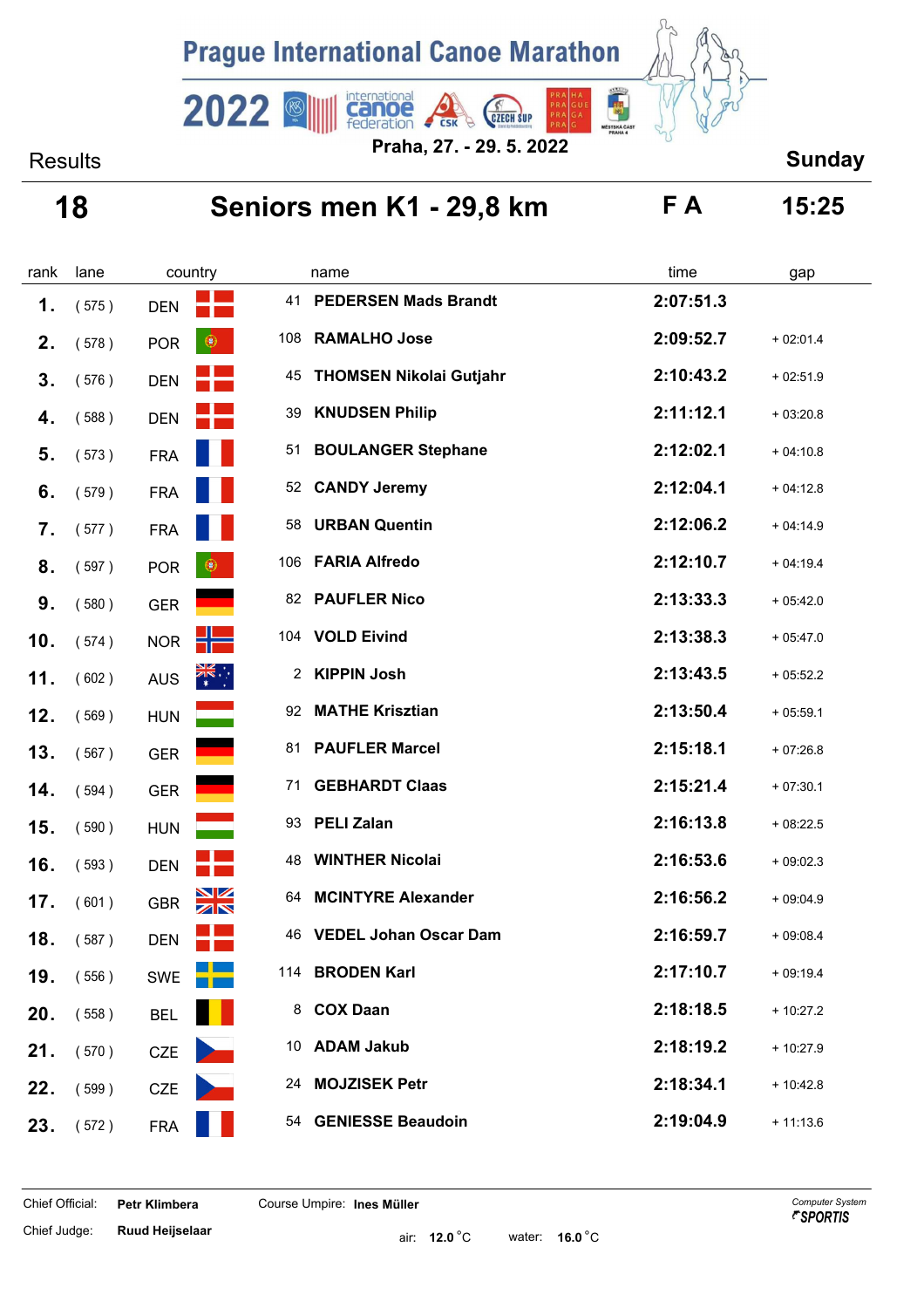### **Prague International Canoe Marathon**

**Canoe** 

2022



| Praha, 27. - 29. 5. 2022 |  |  |
|--------------------------|--|--|
|                          |  |  |

**CZECH SUP** 

# Results **Sunday Praha, 27. - 29. 5. 2022 24.** ( 560 ) GBR 60 **DOWDEN Tim 2:19:07.5** + 11:16.2 **25.** ( 559 ) **DEN DEN** 38 **JORGENSEN Valdemar DEN 2:20:07.9** + 12:16.6 **26.** ( 571 ) GBR 67 **PETERSEN Joseph 2:20:15.1** + 12:23.8 **27.** ( 592 ) GBR 62 DUFFIELD Lewis **2:20:30.8** + 12:39.5 **28.** ( 589 ) **PAVLIK Matous 2:20:32.2** + 12:40.9 **29.** ( 581 ) GER<sup>84</sup> **REH Leif 2:22:57.2** + 15:05.9 **30.** (563) AUS<sup>1</sup> **HAYNES Casey 2:23:00.1** + 15:08.8 **31.** ( 551 ) **PAVLIK Tomas** 2:23:02.0 + 15:10.7 **32.** (561) SVK **UDE 113 NEMCEK Martin** Servey **2:23:50.1** + 15:58.8 **33.** ( 555 ) **KUMS Baud** BEL<sup>9</sup> **2:25:06.2** + 17:14.9 **34.** ( 554 ) DEN **DEN** 31 **BLEM Marcus** 2:25:42.6 + 17:51.3 **35.** ( 568 ) **MILLE Lois** FRA<sup>57</sup> **2:26:12.6** + 18:21.3 **36.** (565) SVK **UP 112 ANTAL Andrej** Strategies and Society 112 and Society Andrej Strategies 2:28:52.8 + 21:01.5 (553) **IRL** 95 **FOLEY Ronan IRL** DNS (595) CZE<sup>2</sup>21 **KUCIAN Martin DNS** ( 598 ) RSA<sup>110</sup> **DAVIS Callam DNS** ( 600 ) SWE<sup>118</sup> **LINDBERG Joakim DNS** ( 552 ) DEN **DEN** 40 **MARETTI Soren DNF** ( 557 ) GBR<sup>65</sup> **MISSEN James DNF** (562) NOR<sup>11</sup> 103 MJELSTAD Kristoffer **DNF** (564) **AUT** 3 **BLODER Marcel DNF** (566) DEN **PEDERSEN Noah Dyekjaer** DNF (585) AUT **AUT** 4 FELKL Balazs **DNF** (591) **DEN HINGE Carl DNF** ( 582 ) GER<sup>89</sup> **WERNER Jannis LAP -1** (583) **CZE** 30 **VORONIC Michal LAP -1** ( 584 ) GER<sup>77</sup> **KRAUS Arne LAP -1**

Chief Judge: